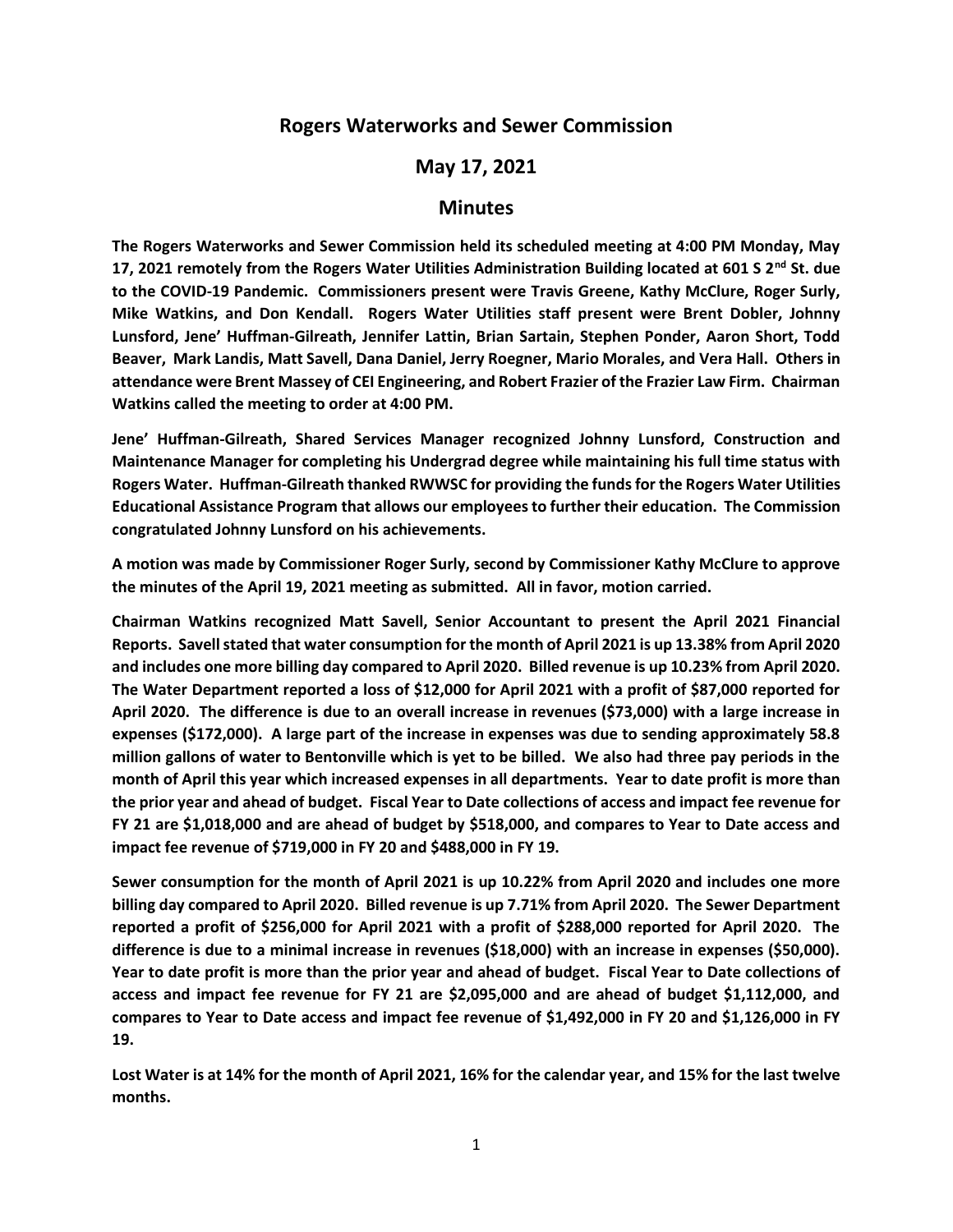**The Total Restricted and Unrestricted Funds are \$41.1 million for April 2021, which is an overall increase of \$4,962,000 from April 2020. Water Funds increased by approximately \$2,644,000 and Sewer Funds increased by \$2,317,000. \$5.5 million of the \$41.1 million total funds is restricted for specific use such as debt service, meter deposits, access and impact fees, and depreciation.**

**The RWU lobby remains closed with all business being conducted over the phone, via email, online, and in the drive-through.**

**Chairman Watkins recognized Brian Sartain Utility Engineer, for the April Engineering Report. Sartain stated that most of the engineering staff previously working from home have now returned to the office. The April Plan Review received nine (9) new submittals including three (3) new residential subdivisions being Evening Star, Estates, and Hudson Place Ph I. Other new projects include Creekside Medical Development, with Uptown Square Offsite Sewer, Rogers Heritage High Parking Lot Expansion and others. Arkansas Street remains under construction and no bid dates set for other upcoming projects. On Utility Projects, staff will be evaluating options to repair water/sewer mains that have exposure resulting from heavy flooding in April. Costs are up across the board being that some projects are still experiencing issues caused by supply chain shortages, materials, and labor availability. Ductile Iron and PVC pipe in some cases is experiencing a lead time of 10-12 weeks. The Persimmon St project is continuing steadily but is currently behind schedule. Staff will be presenting the recommendation selection for the Construction Manager/General Contractor for the RWU Field Ops & Admin Facility, and staff is currently working to narrow the concept plan with Hight-Jackson Architects. RJN is expected to submit preliminary plans this week for the Pinnacle Sewer Improvement and staff will coordinate a schedule with the golf course on that project. RWU is preparing bid documents (expecting to advertise in May) for the 18" water main crossing at I-49/Ajax Rd but is experiencing a delay with securing an easement. The Preconstruction Meeting for the 2021 Waterline Replacements & Relocations Project was held on May 14th, but still at least six (6) weeks out from construction due to material availability.**

**The engineering firm Freese & Nichols has submitted the draft for the Capital Improvement Plan as part of the Wastewater Master Plan, and staff has provided comments. On the Water Master Plan Update, Garver is working on system buildout modeling and Capital Improvement Plan. When Rogers supplied Bentonville with water during their emergency repair, the opportunity was utilized to record pressures throughout the system to calibrate the model for high flow scenarios in the transmission mains. The smoke testing scheduled for May with Trekk Design Group has been delayed due to wet conditions and ground saturation. The Train II Design-Build is still under construction, with Crossland Heavy Contractors currently working on concrete/joint repairs. On the Solids Handling Phase II we are working with Hawkins-Weir and Black and Veatch following up with manufacturers and evaluating site layout options to determine impact of required space for equipment, conveyance, and phasing considerations. Staff expects to get a conceptual engineering report in early June to help evaluate these options. There were no questions.**

**Chairman Watkins recognized Todd Beaver, RPCF Manager to present the April RPCF Reports. Beaver said the Discharge Monitoring Report has good results. The Industrial Pre-Treatment Program noted the surcharges issued during the month bringing the total now to \$61,067.25. The self-monitoring data submitted by the permitted industries is being reviewed-sampling that occurred during the previous month. There have been no permit violations since January 2021. The FOG Inspection Report indicates things are going well with no significant issues at this time. The Train II Rehab is still underway with**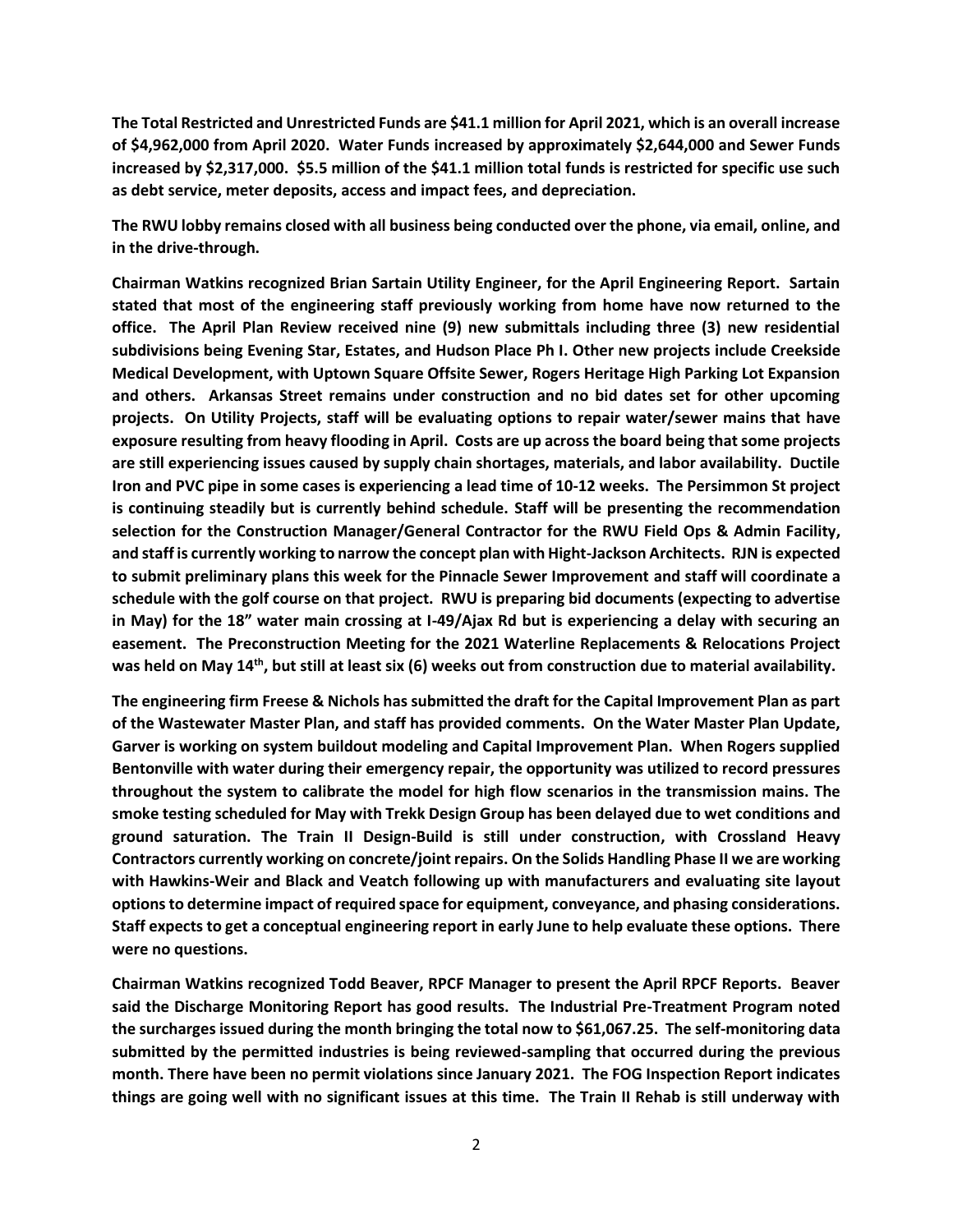**minimal impact with our operations. The maintenance technician search continues. There was an overflow reported to due to heavy rains last month. The headworks equipment was delivered and currently being installed. 336.6 MG was treated in April with an average flow of 11.2 MGD. These flows included 4.75" of rain over 12 events. There were no questions.**

**Chairman Watkins recognized Johnny Lunsford, Construction and Maintenance Manager to present the April Operations Report. Lunsford stated that the past heavy rainfall created the highest number of overflows reported he had ever seen. He recognized the RWU SCADA Dept for their hard work during the heavy rain events. Lunsford said because of experiencing short staffing, the field department (previously in separate pods) has been reunited together to better schedule the workload and are working some overtime on Saturday's as weather permits to catch up. He also is continuing the interview process to fill the vacant field positions. Commissioner Roger Surly questioned why employees are vacating RWU. Lunsford stated moving out of state, retirement, and etc. for vacancy. Commissioner Roger Surly expressed appreciation to those current employees for their hard efforts. There were no further questions.**

**Chairman Watkins recognized Jennifer Lattin, Controller for presentation of the proposed FY 2022 Budget. Lattin presented the proposed Fiscal Year Budget for the Water Department discussing the cash flow, revenue, expenditure, capital projects, salary, and how it effects the Water Department Reserves. Total Water capital requests of \$13,990,000 is higher than the previous year. However, some of the capital items listed include carryover projects that were not spent in the prior Fiscal Year. Other significant capital projects include recoating and repair of the 11th St elevated tower and Walnut and S Arkansas St extensions. The revenue budget includes the upcoming rate increase, effective 07/01/21 as well as a reduction in interest income as a reflection of current interest rates and planned use of fund reserves. The salary budget includes two (2) additional full-time staff and one (1) summer intern. The Capital and Expenditure budgets include costs of new software implementations scheduled to occur in FY 22. If all revenue and spending occur as budgeted, she indicated reserves on June 30, 2022 are expected to be \$12.5 million and slightly above minimum reserves. RWU staff will closely monitor actual revenues and spending to ensure compliance in maintaining minimum reserves.**

**Lattin continued by presenting the proposed Fiscal Year Budget for the Sewer Department and discussed the cash flow, revenue, expenditure, capital, and salary budgets, and reported the total effect of the proposed budget on Sewer Department reserves. Total Sewer capital requests of \$17,660,000 is higher than the previous year. The FY 22 Sewer capital budget includes Train II Rehabilitation at the RPCF, early stages of Phase II of the Solids Handling Project, and some are projects that are carryover and not spent in the prior fiscal year. Other significant capital projects include Champions Sewer Capacity Upgrades and Walnut and S Arkansas St extensions. The revenue budget includes the upcoming rate increase, effective 07/01/21, as well as a reduction in interest income as a reflection of current interest rates and planned use of fund reserves. The salary budget includes three (3) additional staff and one (1) summer intern. The Capital and Expenditure budgets include costs of new software implementations scheduled to occur in FY 22. If all revenue and spending occur as budgeted, she indicated reserves on June 30, 2022 are expected to be at \$12 million and slightly above minimum reserves. RWU staff will closely monitor actual revenues and spending to ensure compliance in maintaining minimum reserves.**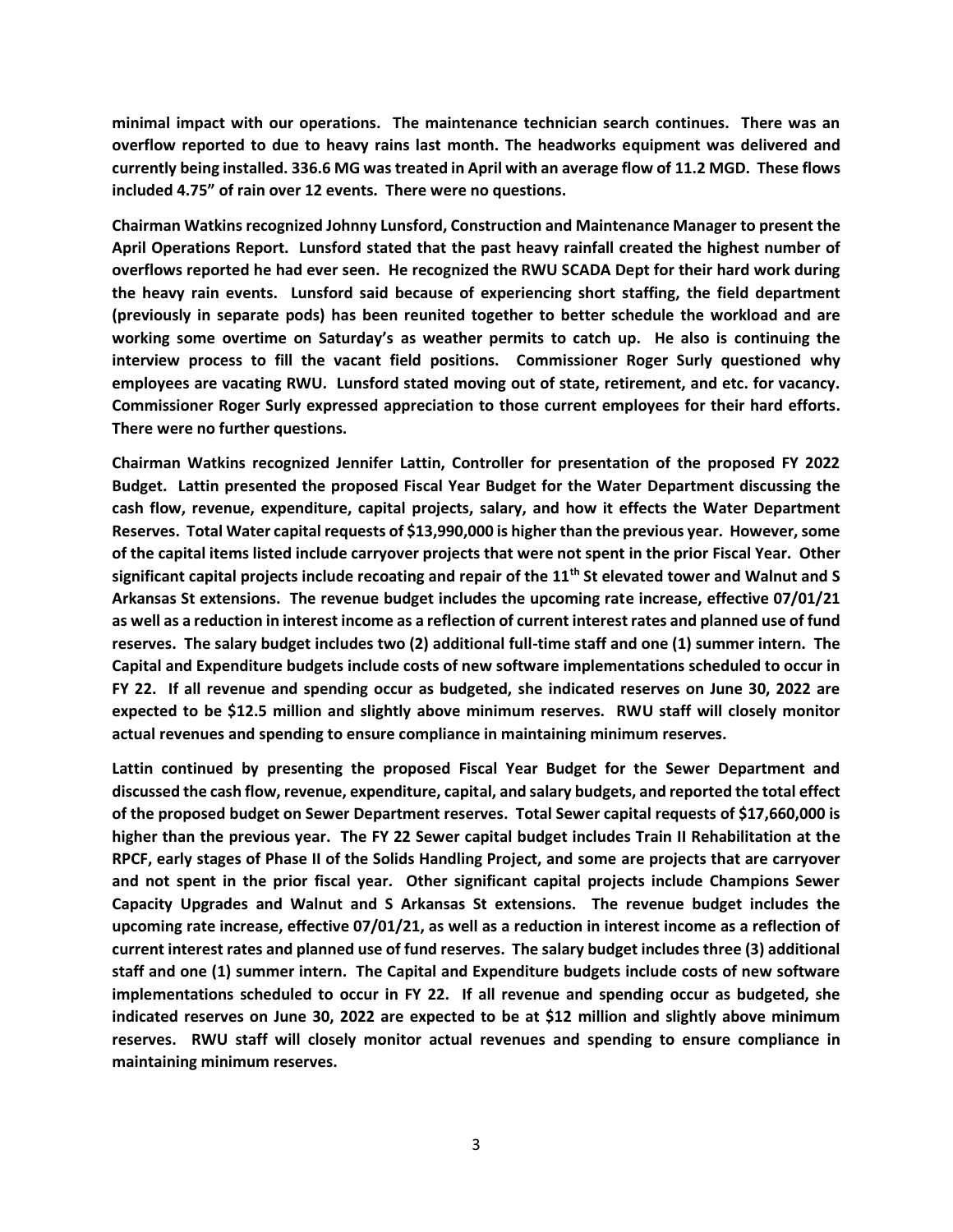**A motion was made by Commissioner Roger Surly, second by Commissioner Kathy McClure to approve the proposed FY 22 Budget as submitted. All in favor, motion carried.**

**Brian Sartain recognized Brent Massey of CEI Engineering to present the CEI Downtown Report. Massey presented projected population growth of the downtown regional center as defined in the comprehensive growth map and using a projected growth rate of 2%, and described densification zones within the downtown region as the need for increased water and sewer capacities to serve this growth area. Water system upgrades to address age, capacity, and fire protection consist of 24 proposed projects totaling \$53 million. Sewer System upgrades to address age, capacity, and mitigation of leakage will consist of 35 projects totaling \$40 million. Water and Sewer projects have been prioritized in the report, and some are currently under construction. Commissioner Surly asked if developers could potentially bear some of the costs of reconstruction. Massey responded that the City and RWU should have further discussions about participation and incentives for development. Sartain added that staff would be seeking opportunities to work in conjunction with street projects and redevelopment projects to maximize the value of the utility work. Dobler added that RWU would continue to participate with developers for any upgrades and improvements. There were no further questions.**

**Brian Sartain presented the Selection of the Construction Manager/General Contractor for the RWU Field Ops and Admin Project. There were nine (9) statements of qualification received for the scoring process. The Selection Committee recommends the selection of Flintco, LLC for award of the Construction Manager/General Contractor contract for the RWU Field Operations & Administration Facility. Staff will negotiate a contract with Flintco and return to the Commission for approval. Commissioner Roger Surly made a motion, second by Commissioner Kathy McClure to approve Flintco, LLC as the CM/GC for the RWU Field Ops and Admin Project as submitted. All in favor, motion carried.**

**Brian Sartain requested Agenda item 10) Amendment #3 to the Engineering Contract with CEI for Arkansas Street be tabled at this time and plans to present at the June meeting.**

**Sartain continued with presentation of the design contract with Crafton Tull & Associates (exhibit A-1 attached) for S 2nd St. Waterline Improvements (Pine St to Oak St). This contract proposes to upgrade the 2" cast iron water mainline to an 8" line from Oak St (Monte Ne Project) to 2nd St. Staff recommends approval of the professional services contract with Crafton Tull & Associates, Inc. for hourly services and reimbursable expenses in the amount of \$35,500, allowing staff to negotiate the final form and content of the agreement. This consultant has been selected based on their response to the annual request for qualifications. An amended motion was made by Commissioner Kathy McClure, second by Commissioner Roger Surly to approve as submitted. All in favor, motion carried.**

**Sartain presented the bid results for Garrett Rd/Mt Hebron Park. Staff recommends the approval of the bid from Emery Sapp & Sons, and approval to reimburse the City of Rogers for water and sewer construction expenses in the amount of \$249,199.74. Commissioner Don Kendall made a motion, second by Commissioner Roger Surly to approve the bid from Emery Sapp & Sons as submitted. All in favor, motion carried.**

**Chairman Watkins addressed the Commission for any opposition to the June RWWSC Meeting being held in person at the Rogers Utilities Administration Office located at 601 S 2nd St. There was no opposition declared. After discussion, masks can be worn at your own discretion.**